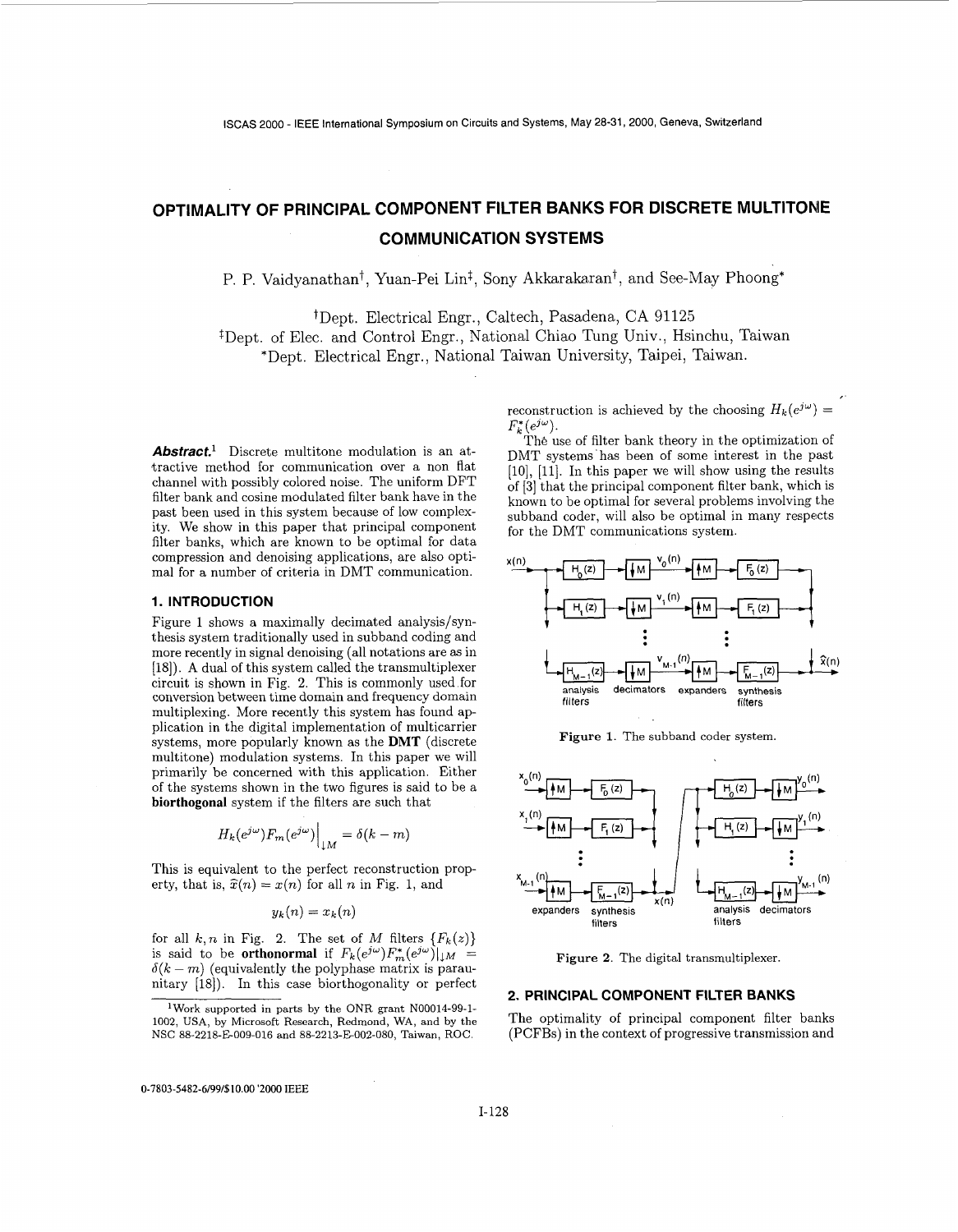subband coding was observed to various degrees by a number of authors  $[2,12,15,17, 19]$ . To define a PCFB first consider two sets of *M* nonnegative numbers  $\{a_n\}$ and  ${b_n}$ . We say that  ${a_n}$  **majorizes**  ${b_n}$  if, after reordering such that  $a_n \geq a_{n+1}$  and  $b_n \geq b_{n+1}$ , we have

$$
\sum_{n=0}^{P} a_n \ge \sum_{n=0}^{P} b_n
$$

for  $0 \leq P \leq M - 1$ , with equality for  $P = M - 1$ . Thus all the partial sums in  $\{a_n\}$  dominate those in  ${b_n}$ . Consider a given class C of M-band uniform orthonormal filter banks. This class can be the class  $\mathcal{C}_{tc}$ of transform coders (filter lengths  $\leq M$ ), or the class *Cideal* of ideal filter banks (filters allowed to have infinite order, like brickwall filters). Or it could be a practically attractive class like the FIR class  $C_{fir}$  with filter orders bounded by a fixed integer, or the cosine modulated class  $C_{cmfb}$ . Given such a class C and an input power spectrum  $S_{xx}(e^{j\omega})$  we say that a filter bank  $\mathcal F$  in  $\mathcal C$  is a principal component filter bank or **PCFB** if the set  $\{p_k^2\}$  of its subband variances (i.e., variances  $\sigma_{v_k}^2$  of the signals  $v_k(n)$  in Fig. 1) majorizes the set  $\{q_k^2\}$  of subband variances of all other filter banks in the class. That is, with  $p_n^2 \geq p_{n+1}^2$  and  $q_n^2 \geq q_{n+1}^2$ ,

$$
p_0^2 \ge q_0^2, \ p_0^2 + p_1^2 \ge q_0^2 + q_1^2, \ \ldots
$$

and so forth. The equality  $\sum_{k=0}^{M-1} p_k^2 = \sum_{k=0}^{M-1} q_k^2$  follows automatically from orthonormality.

The advantage of PCFBs is that they are optimal for several problems. This includes subband coding with arbitrary (not necessarily high) bit rates, the denoising problem, and so forth, as elaborated in [3]. These arise from the result (proved in [3]) that any **concave**  function  $\phi$  of the subband variance vector

$$
\mathbf{v} = \begin{bmatrix} \sigma_{v_0}^2 & \sigma_{v_1}^2 & \dots & \sigma_{v_{M-1}}^2 \end{bmatrix}^T
$$

is **minimized by a PCFB** when one exists. Using this we show in this paper that PCFBs also serve as optimal solutions to certain problems in communication systems which use DMT modulation. It possible that PCFBs do not exist for certain classes but when they exist, they have the stated optimality. Whenever we say that the PCFB is optimal for a problem, the implicit **as**sumption is that the class of filter banks searched is such that a PCFB exists.

For the transform coder class  $\mathcal{C}_{tc}$ , the  $M \times M$  KLT of the input serves as the PCFB. For the ideal filter bank class  $C_{ideal}$ , there is a systematic method to construct a PCFB by designing a sequence of compaction filters [19]. For example the filter bank in Fig. 3(b) is a PCFB for the power spectrum in Fig. 3(a).



**Figure 3.** A power spectrum and its PCFB  $(M = 4)$ .

## **3. THE DMT COMMUNICATION SYSTEM**

Figure 4 shows the essentials of discrete multitone communication. Background material on the DMT system and more generally on the use of digital filter banks in communications can be found in [1,4,5,7,8,16].



**Figure 4.** The discrete multitone communication system.

Briefly, here is how the system works: the signals  $x_k(n)$ are  $b_k$ -bit symbols obtained from a PAM or QAM constellation [13]. Together these signals represent  $\sum_{k} b_k = b$  bits, and are obtained from a *b*-bit block of a binary data stream [4]. The symbols  $x_k(n)$  are then interpolated M-fold by the filters  $F_k(z)$ . Typically the filters  ${F_k(e^{j\omega})}$  constitute an orthonormal filter bank and their passbands cover different uniform regions of digital frequency  $0 \leq \omega \leq 2\pi$ . The outputs of  $F_k(z)$  can be regarded as modulated versions of the symbols. These are packed into *M* adjacent frequency bands (passbands of the filters) and added to obtain the composite signal  $x(n)$ . This is then sent through the channel which is represented by a transfer function  $C(z)$  and additive Gaussian noise  $e(n)$  with power spectrum  $S_{ee}(e^{j\omega})$ . In actual practice the channel is a continuous-time system preceded by *DIA* conversion and followed by  $A/D$  conversion. We have replaced this with discrete equivalents  $C(z)$  and  $e(n)$ .

The received signal  $y(n)$  is a distorted and noisy version of  $x(n)$ . The receiving filter bank  ${H_k(z)}$  separates this signal into the components  $y_k(n)$  which are distorted and noisy versions of the symbols  $x_k(n)$ . The task at this point is to correctly detect the value of  $x_k(n)$  from  $y_k(n)$ . There is a probability of error in

2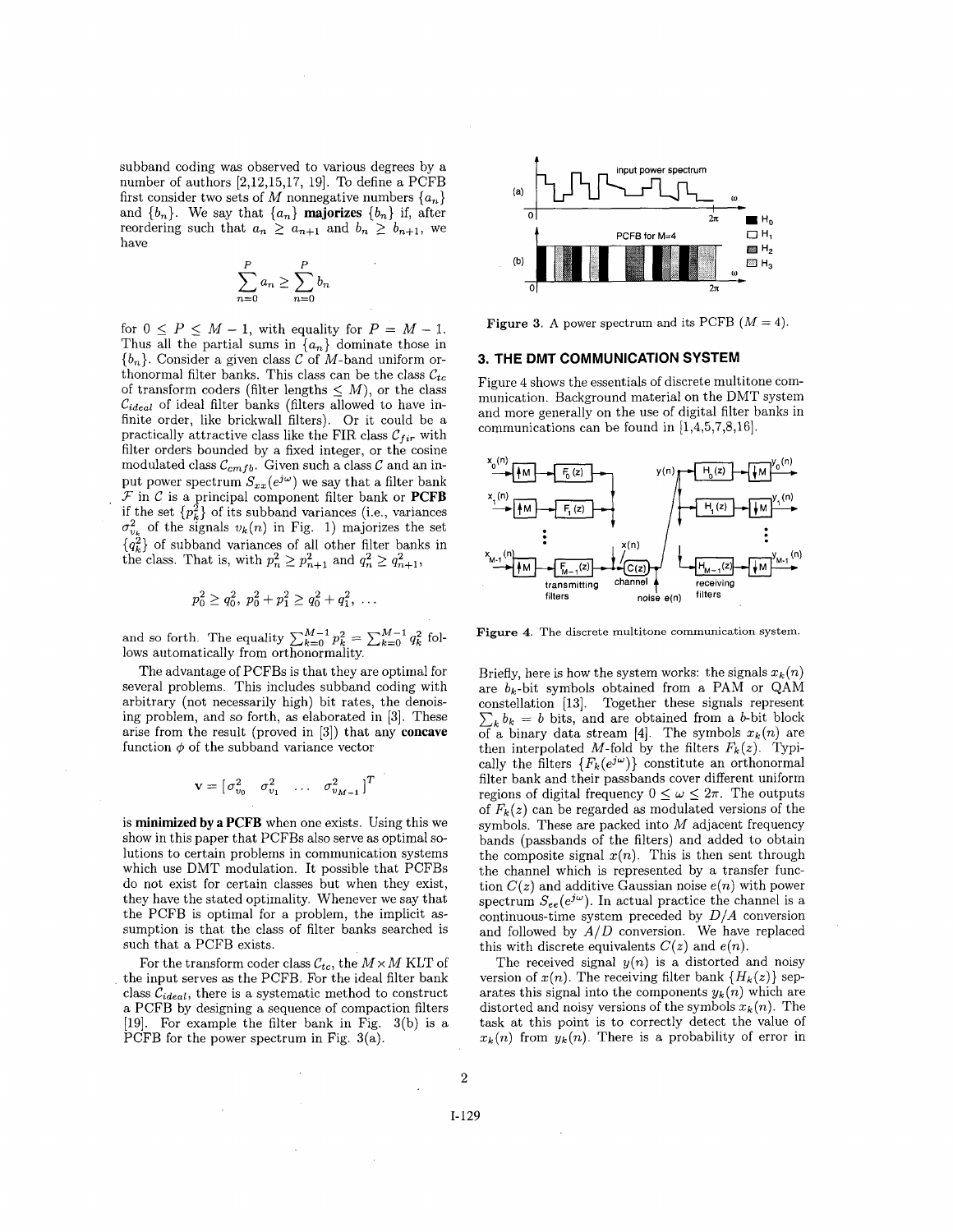this detection which depends on the signal and noise levels.

If the filter bank  ${F_k, H_m}$  is biorthogonal then we have the perfect reconstruction property  $y_k(n) = x_k(n)$ in absence of channel imperfections (i.e., assuming  $C(z) = 1$  and  $e(n) = 0$ . In practice we cannot assume this. We will assume that  $\{F_k, H_m\}$  is biorthogonal (in fact orthonormal, see below) and that the receiving filters are

$$
H_k(z)/C(z)
$$

instead of  $H_k(z)$ , so that  $C(z)$  is compensated or equalized completely.

### **4. OPTIMAL DMT SYSTEMS**

For simplicity we assume that  $x_k(n)$  are PAM symbols [13]. Assuming that  $x_k(n)$  is a random variable with 2bk equiprobable levels, its variance represents the **average power**  $P_k$  in the symbol  $x_k(n)$ . The Gaussain channel noise  $e(n)$  is filtered through  $H_k(z)/C(z)$  and decimated by  $M$ . For the purpose of variance calculation, the model for the noise  $q_k(n)$  at the detector input can therefore be taken as in Fig. 5. Let  $\sigma_{q_k}^2$  be the variance of  $q_k(n)$ . Then the **probability of error** in detecting the symbol  $x_k(n)$  is [13]

$$
\mathcal{P}_e(k) = 2(1 - 2^{-b_k}) \mathcal{Q}\left(\sqrt{\frac{3P_k}{(2^{2b_k} - 1)\sigma_{q_k}^2}}\right) \quad (1)
$$

where  $\mathcal{Q}(v) \stackrel{\Delta}{=} \int_v^{\infty} e^{-u^2/2} du / \sqrt{2\pi}$  (area of the normalized Gaussian tail).

## **4.1. Minimizing Transmitted Power**

Since the Q-function can be inverted for any nonnegative argument, we can invert (1) to obtain

$$
P_k = \beta_k \left( \mathcal{P}_e(k), b_k \right) \times \sigma_{q_k}^2 \tag{2}
$$

where the exact nature of the function  $\beta_k(.,.)$  is not of immediate interest. This expression says that if the or immediate interest. This expression says that if the so the total bit rate is probability of error has to be  $P_e(k)$  or less at the bit rate  $b_k$ , then the power in  $x_k(n)$  has to be at least as large as  $P_k$ . The total transmitted power is therefore

$$
P = \sum_{k=0}^{M-1} P_k = \sum_{k=0}^{M-1} \beta_k \left( \mathcal{P}_e(k), b_k \right) \times \sigma_{q_k}^2 \qquad (3) \qquad \text{This is the biwithout channel}
$$

Let us assume that the bit rates  $b_k$  and probabilites of error  $P_e(k)$  are fixed. For this desired combination of  ${b_k}$  and  ${P_k}$ , the total power required depends on the distribution of noise variances  $\{\sigma_{q_k}^2\}.$ 

From Eq.  $(2)$  we see that the power  $P_k$  in the kth band is a linear (hence concave) function of  $\sigma_{q_{\mu}}^2$ . The total transmitted power  $P$  is therefore a concave function of the noise variance vector

$$
\begin{bmatrix} \sigma_{q_0}^2 & \sigma_{q_1}^2 & \dots & \sigma_{q_{M-1}}^2 \end{bmatrix}^T \tag{4}
$$

From Fig. 5 we see that this is the vector of subband variances for the orthonormal filter bank  ${H_k(e^{j\omega})}$ in response to the power spectrum  $S_{ee}(e^{j\omega})/|C(e^{j\omega})|^2$ . Recalling the discussion of PCFB from Sec. 2 we now see that the orthonormal filter bank  ${H_k(e^{j\omega})}$  which **minimizes total power** for fixed error probabilities and bit rates is indeed a **PCFB** for the power spectrum

$$
S_{ee}(e^{j\omega})/|C(e^{j\omega})|^2
$$

(for whatever class  $C$  is under consideration). Having identified this PCFB, the variances  $\sigma_{q_k}^2$  are readily computed, from which the powers  $P_k$  for fixed bit rate  $b_k$  and error probabilty  $P_e(k)$  can be found (using (2)), and the minimized power *P* calculated.



**Figure** *5.* **A** model for noise at detector input.

#### **4.2. Maximizing Total Bit Rate**

Returning to the error probability expression (1) let us now invert it to obtain a formula for the bit rate  $b_k$ . This is tricky because of the way  $b_k$  occurs in two places. The factor  $(1-2^{-b_k})$  however is a weak function of  $b_k$  in the sense that it varies from 0.5 to 1 as  $b_k$ changes from one to infinity. So we will replace  $(1 2^{-b_k}$ ) with unity. Then Eq. (1) yields

$$
b_k = 0.5 \log_2 \left( 1 + \frac{3}{[\mathcal{Q}^{-1}(\mathcal{P}_e(k)/2)]^2} \frac{P_k}{\sigma_{q_k}^2} \right)
$$

$$
b = 0.5 \sum_{k=0}^{M-1} \log_2 \left( 1 + \frac{3}{\left[ \mathcal{Q}^{-1}(\mathcal{P}_e(k)/2) \right]^2} \frac{P_k}{\sigma_{q_k}^2} \right) \tag{5}
$$

This is the bit rate achieved by the DMT system without channel coding, for fixed error probabilities  $\{\mathcal{P}_{e}(k)\}\$ and powers  $\{P_{k}\}\$ . Since function

$$
\log_2(1+\frac{a}{x})
$$

is convex in x (for  $a, x > 0$ ), the total bit rate is convex in the variance vector (4). Thus the orthonormal filter bank  ${H_k(e^{j\omega})}$  which maximizes bit rate for fixed error probabilities and powers is again a PCFB for the same power spectrum  $S_{ee}(e^{j\omega})/|C(e^{j\omega})|^2$  as before. This is very appealing since the maximization of

*3*